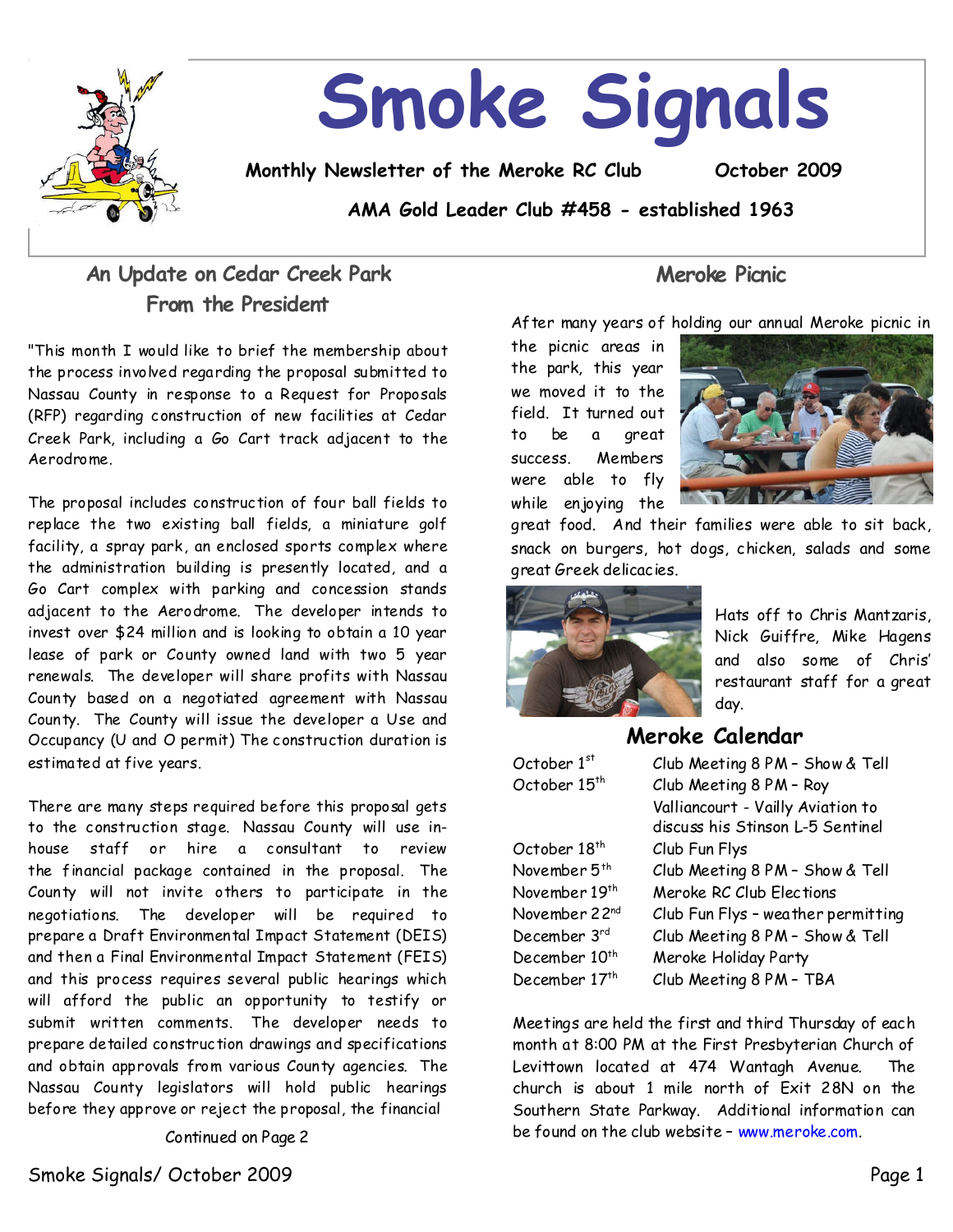# **Club Officers & Volunteers**

| President                              | Tony Pollio<br>516-794-9637     | rctony@optonline.net      |
|----------------------------------------|---------------------------------|---------------------------|
| Vice President                         | Lou Pinto<br>516-785-6890       | mero ke36@aol.com         |
| Treasurer                              | Herb Henery<br>631-665-6274     | hahenery@aol.com          |
| Recording                              | Ron Berg                        | rberg20@ymail.com         |
| Secretary                              | 516-781-3911                    |                           |
| Corresponding                          | Curtis                          | curtisu@msn.com           |
| Secretary                              | Underdue<br>917-213-4459        |                           |
| <b>Board of Directors</b>              | Dave Bell<br>516-633-0034       | dave.bell0323@verizon.net |
|                                        | Ed Wiemann<br>516-735-0733      | eww46@man.com             |
|                                        | Nelson Ramos<br>631-420-2889    | nel98rc@optonline.net     |
|                                        | Ted Evangelatos<br>516-997-0451 | tevangelatos@yahoo.com    |
| Chief                                  | Bob Reynolds                    | mrbrew@optonline.net      |
| Field Controller                       | 516-775-4377                    |                           |
| Asst Chief<br><b>Field Controllers</b> | Tony Pollio<br>516-794-9637     | rctony@optonline.net      |
|                                        | Ed Wiemann<br>516-735-0733      | eww46@man.com             |
| Field Safety                           | Doug Frie                       | dfrie@optonline.net       |
| Of ficer                               | 516-481-4089                    |                           |
| Smoke Signals<br>Editor                | Russell Rhine<br>516-484-0368   | rrhine@optonline.net      |
| Membership                             | Frank Lasala                    | Lou Pinto                 |
| Committee                              | Jaclyn Tavolario                | Harvey Schwartz           |
| Programs                               | Jaclyn Tavolario                | Phil Friedensohn-Advisor  |
| Education                              | Charlie Lando                   |                           |
| Friends of Cedar<br>Creek              | George Carley                   | Ed Wiemann                |
| Building Program                       | Charlie Lando                   | Ernie Schack              |
| Archivists                             | Ron Berg                        | Stan Blum                 |
| Webmaster                              | Ted Evangelatos                 |                           |
| Social (Coffee)                        | Irv Kreutel                     | Al Hammer                 |
| Raffles                                | Curtis<br>Underdue              |                           |
| Show and Tell                          | Ed Wiemann                      |                           |
| Video Librarian                        | Bob Cook                        |                           |
| Audio/Visual                           | Tom Cott                        |                           |
| Come Fly With Me                       | Charlie Lando                   | Dave Bell                 |
| Open Fly-In                            | Ernie Schack                    | Dave Bell                 |
| TAG Program                            | Charlie Lando                   |                           |
| Monthly Fun Fly                        | Chris Mantzaris                 | Gene Kolakowski           |
| One Fly                                | Ted Evangelatos                 | Jac lyn Tavolario         |
| Dinner                                 | Jaclyn Tavolario                |                           |
| Picnic                                 | Chris Mantzaris                 | Nick Giuffre              |
| Contest Directors                      | Allen Berg                      | Tony Pollio               |
|                                        | Ernie Schack                    | Tom Scotto                |
| Flight Instructors                     | Allen Berg                      | Ted Evangelatos           |
|                                        | Douglas Frie                    | Dan Gramenga              |
|                                        | Mark Klein                      | Gene Kolakowski           |
|                                        | Ken Mandel                      | Tim Murphy                |
|                                        | Tony Pollio                     | Mike Hagens*              |
|                                        | Bob Reynolds                    | Harvey Schwartz           |
| *Flight Instruction                    | Bill Streb                      | Al Weiner                 |
| Coordinator                            | Mike Hagens                     | 516-546-6773              |

plan, the lease agreement, the U and O permits, and the FEIS, if they are designated the lead agency, and the public can testify or submit written comments during this approval process. The Nassau County Comptroller, as an independent elected official, will need to approve any financial arrangements or expenditures and the public can inform the Comptroller about their positions regarding the proposal.

Most importantly, several elected Nassau County officials are up for re-election this November, including the County Executive and somelegislators, so now is the time to obtain commitments from them to oppose the redevelopment of Cedar Creek Park or face the prospect of not being re-elected. Contact your local representatives, let them know that you object to the Cedar Creek Park Proposal and ask them if they support your position. Let them know that you will not vote for them if they do not support your position. Contact them now by telephone, email, or standard mail. Election day is about five weeks from now so we must act quickly.

Local civic organizations are beginning to mobilize and hold strategymeetings and, if they need our support, you will be informed about their meetings so you may have the opportunity to attend."

## **Letters to the Editor**

Hi Meroke club,

Thank you for the idea about the safety tables. We now have 3 in full use at our field. Our club



is LEMAC, based in Nottingham, UK.

Sincerely, Gordon Hughes

It never gets too old hearing from other clubs about our Meroke Bench - especially those from overseas.

Smoke Signals/ October 2009 Page 2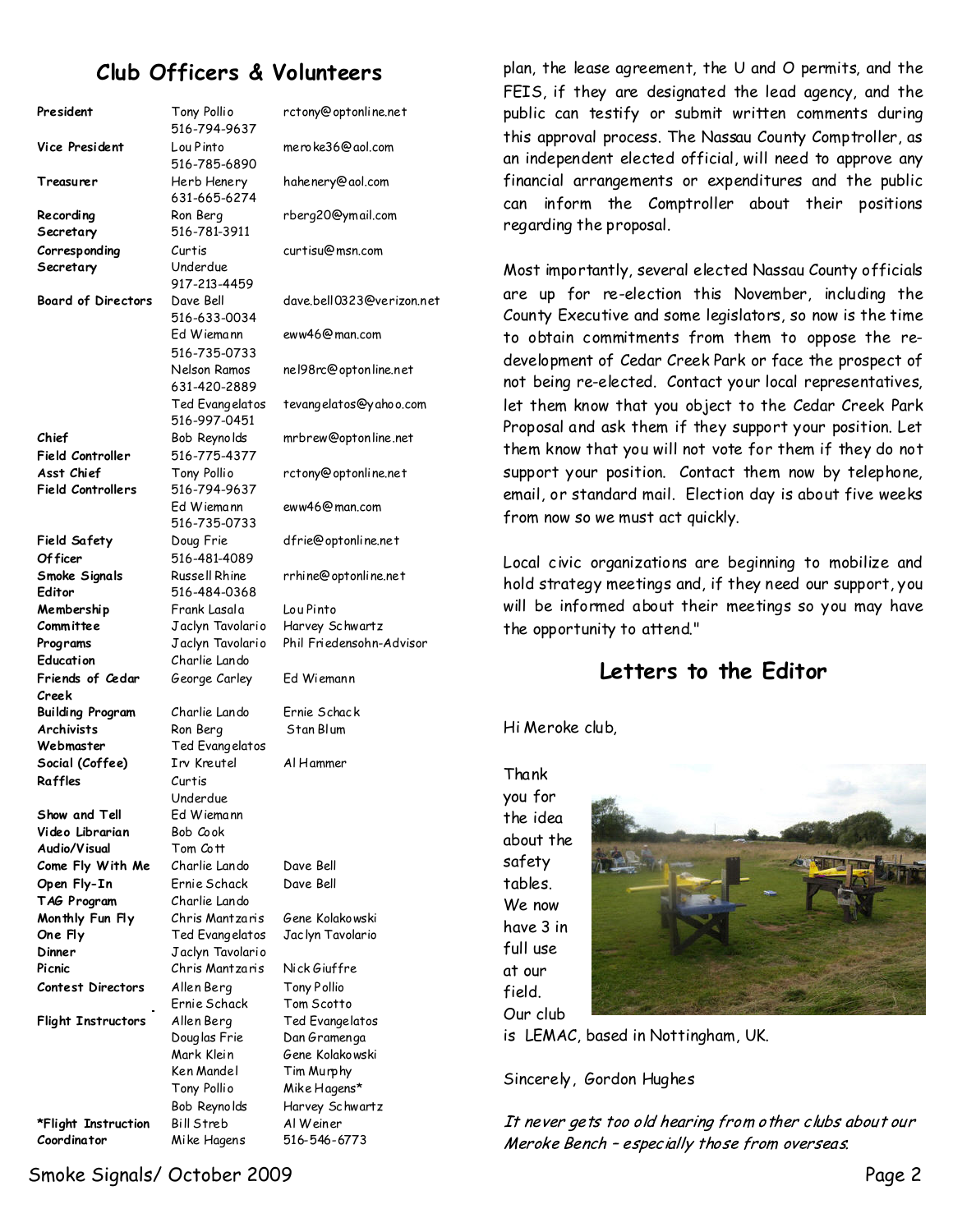## **Meroke Lecture Series**

Due to restrictions at the field, we are not able to see turbine-powered jets fly. With the advances in new

battery technology, we have witnessed an increase in electric powered jets. Small hundred



dollar jets showed up at the field a few years ago. Now, we see electric-powered jets that seriously are close to meeting the performance of the turbines.

Mike Krug can be seen many afternoons at the field flying one or more of his electric jets. Moving over from glow and gas, Mike has rapidly moved up from the hundred-dollar foam jets to the composite fuselage electric jets. Last month, Mike brought a number of his electric jets to our meeting and discussed them with us. With the price of LiPo batteries decreasing substantially due to the Chinese manufacturers, the electric powered airplanes are becoming more cost effective. Mike certainly brought us up to the latest developments in electric-powered jets.

## **Messerschmitt BF-109G**

The new ParkZone Messerschmitt BF-1096 is another airplane that all airplane enthusiasts are familiar with.A

long tail and high aspect ratio wingspan guarantee that it will perform very well as a scale model. This model



has so many details, that it makes this airplane stand out over just about any park flyer you have ever seen.

The Messerschmitt will be available as both a BNF and PNP model. The new 15 BL out-runner brushless motor is installed in lieu of the 480-size motor, due to the additional torque required for the three-bladed prop. And that means more performance!

# Meroke's Awards/Holiday Dinner



Want to have as much fun as these people are having. Make your plans to attend the Meroke's Annual Awards/Holiday Dinner at:

Antonettes on Thursday, December 10<sup>th</sup> at 6:00PM

Antonettes is located at 2701 Merrick Road, Bellmore and the photo was actually taken at the restaurant. More information to follow as we get closer to the date of the Dinner.

# **Monthly Fun Fly**

With the bad weather this past weekend, there was no Monthly Fun Fly which means no Fun Fly for September. Following are the current standings as we look forward to October's event.

| Place | Flier           | Points |
|-------|-----------------|--------|
| 1     | Bob Reynolds    | 51     |
| 2     | Ted Evangelatos | 71     |
| 3     | Tom Tavolario   | 67     |
| 4     | Patrick Boll    | 115    |
| 5     | Curtis Underdue | 117    |
| 6     | Gene Kolakowski | 118    |
| 7     | Nelson Ramos    | 119    |
| 8     | Allen Berg      | 123    |
| 9     | Tony Pollio     | 135    |
| 10    | Richard Boll    | 138    |
| 11    | Ron Berg        | 143    |
| 12    | Chris Mantzaris | 145    |
| 13    | Mark Klein      | 154    |
| 14    | Peter Ackerman  | 157    |
| 15    | Kevin Urso      | 159    |

Smoke Signals/ October 2009 Page 3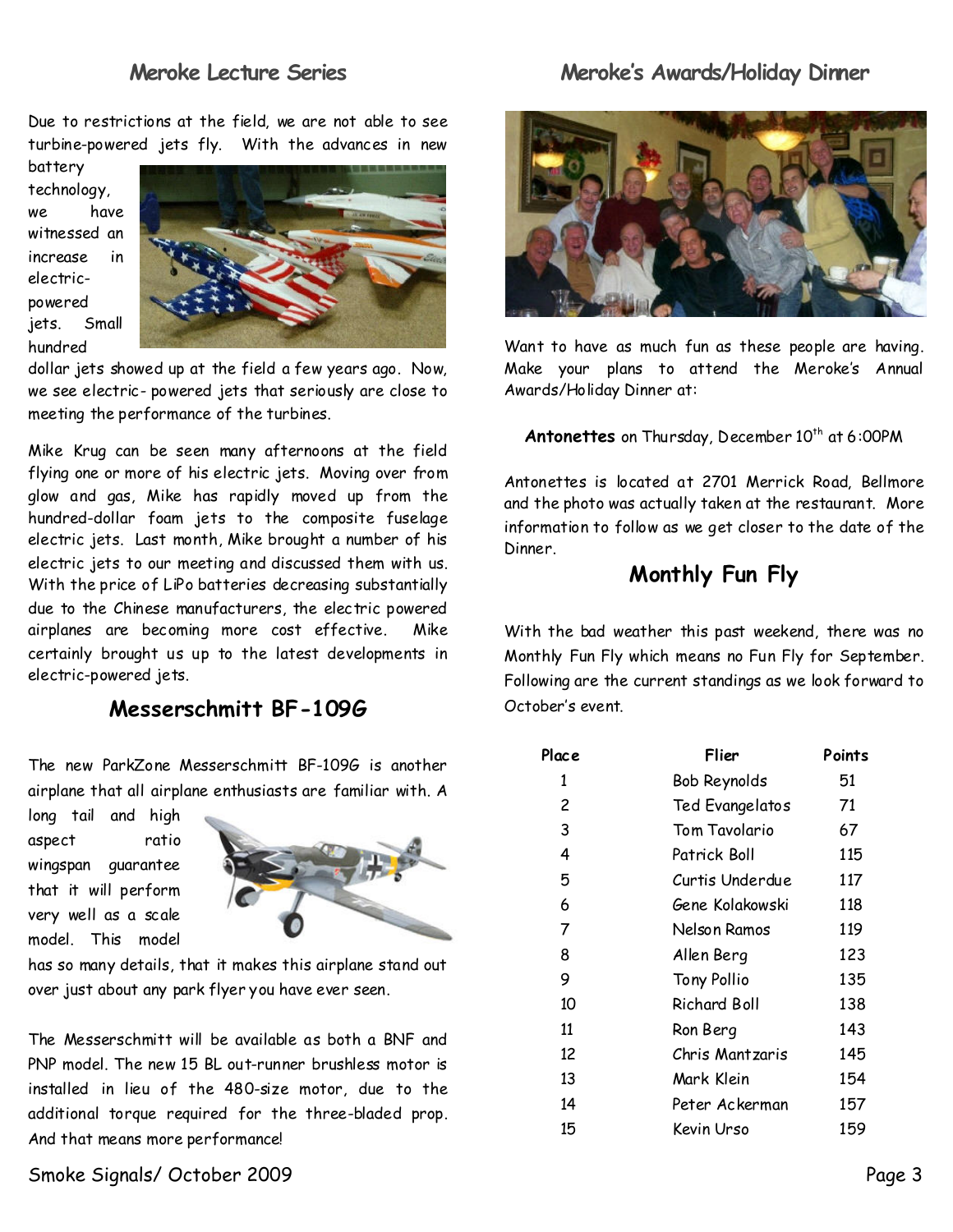# **Tips and Tricks**

**A few tips and trick from fellow modellers**

## **California Hold Them**

When installing EZ-type hinges, I have found that sliding the control surface on the wing, stab or rudder sometimes causes the hinges to slide back and not fully enter the other side or allow the hinge to be centered between the wing, stab or rudder. This is caused by the wood sometimes being harder on one side. It's hard enough to align all the hinges and keep them straight. I mark the

hinge with a pencil at the halfway point and slide it in the control surface. Next, just



add a very small amount of medium CA to the edges on both sides. Do not saturate the hinge; that will be done later. This will hold the hinge in place as you install the control surface. Before you saturate the hinges with thin CA, verify that the pencil line is still visible just to make sure the hinge did not move.

## **Getting a Grip**

Holding on to those little screws long enough to get them started can be quite frustrating. Here is a tip that can relieve some of that frustration. Place a piece of fuel tubing near the end of a screwdriver to hold the screw in place. The tubing grips the screw securely on the screwdriver so you can get it started, even in tight areas. Another advantage is that it prevents the screwdriver



from slipping off the screw and damaging the covering on the airplane.

## **Easy Fin Alignment**

When I glued a vertical fin to an aircraft, I always had difficulty keeping it at 90 degrees to the stabilizer. I eventually made a jig to solve this problem. First, I installed the stabilizer. After the glue had dried, I used my 90-degree jig to hold the fin in place. Just clamp it to the

stabilizer and then to the fin. Keep everything clamped while the epoxy cures, and then unclamp the jig, and you'll find the vertical fin in perfect alignment.

# **Tech Tips**

**Flat Pinned Hinges –** For hinging thinner control surfaces, Du-Bro flat hinges are the old standard, and they work very well. They come in three sizes (mini, standard and heavy-duty), so you can use them in any size airplane. The larger ones have removable hinge pins (cotter pins), so you can remove a control surface after you've installed it. Also, to make installing these hinges easier, Du-Bro offers a Hinge Slotter Kit that includes specialized slotting tools and a wood pick that can be used with all three hinge sizes. The alignment tool centers the forked slotting tool so you can push it into the control surface to form a properly sized hinge slot. You use the picker blade to clean out unwanted balsa from the center of the slot. Properly installed and aligned, Du-Bro's flat hinges are extremely strong and provide very free control-surface movement.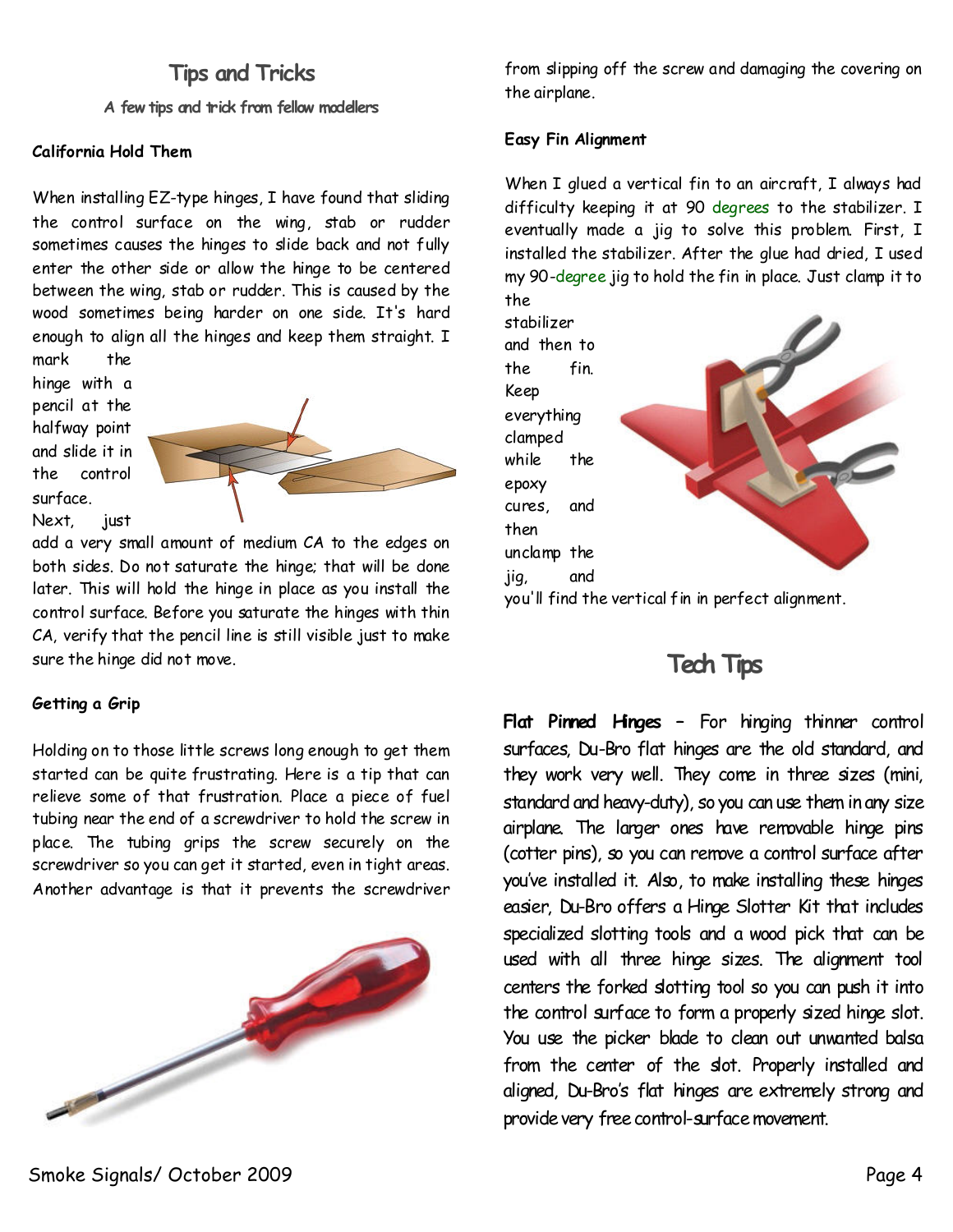# **Frequently Asked Questions About 2.4 GHz**

## **Q. Is it true that you can't be shot down on 2.4GHz?**

A. It is true that you can't be shot down by another 2.4GHz radio control system but there is still always a chance that other forms of interference can cause you to lose control of your model. The 2.4GHz band is used by a very wide range of other electronic equipment from wireless internet to microwave ovens. There's no guarantee that one of these other devices won't interfere with your RC set.

## **Q. Are there disadvantages to a module-based 2.4GHz system?**

A. There are some disadvantages to using a module based system over a totally 2.4Ghz one. The newer non-module based 2.4GHz systems often offer higher resolution and faster response. The JR native 2.4GHz systems also offer a unique feature (Model Match) that elminates the risk of flying with the wrong model memory selected in your transmitter.

## **Q. Can I use my existing servos with a new 2.4GHz system?**

A. Yes, all of the currently available 2.4GHz systems are compatible with conventional (analog or digital) servos. There is talk of a new generation of totally digital servos becoming available specifically for advanced SS RC gear but nothing has yet been seen. The only exception to this is that some Hitec digital servos may not work reliably (or at all) with some Futaba FASST receivers due a lower than expected voltage on the signal line.

### **Q. What causes lockouts on 2.4GHz?**

A. Spread spectrum radio sets work in a way very similar to PCM ones in the way they respond to strong interference. If you're unlucky enough to experience interference so strong that the link between transmitter and reciever is lost, your receiver will enter "hold/lockout" mode and then go to failsafe mode (if set).

The cause of such a lockout/failsafe can be almost anything including, but not just limited to, interference. In fact, in the case of spread spectrum systems, experience has shown that lockouts arefar more likely to

be caused by inadequate batteries in the model or bad installation.

## **Q. Should I switch to 2.4GHz now or wait?**

A. this depends very much on your own situation. If you've never had a glitch with your existing narrowband RC system and have no problems with frequency control at your flying field then there's no reason why you should rush out and by a 2.4GHz spread spectrum set. However, if you do live in an area where interference on your existing set is not uncommon, or if there are long queues for frequency pegs then the move might be worthwhile.

If you're just starting out in the hobby and don't yet have any RC gear then it probably makes sense to go straight to 2.4GHz.

**Q. Why are good receiver batteries so important on 2.4GHz?**A. Inside every spread spectrum receiver are an array of tiny computer chips that must perform millions of complex instructions without mistakes every second. In order to function reliably, these computer chips require a steady stream of electricity. If that steady stream is interrupted, even for a tiny fraction of a second, the computers can crash or stop working briefly.

This means that if your receiver batteries, BEC or regulator aren't up to scratch then you will almost certainly have real problems with your new 2.4GHz radio.

Unless you're flying helicopters with servos that can't handle the extra voltage, it is strongly recommended that you use a 5-cell receiver pack (6V) or even one of the new 2-cell A123 battery packs (6.4V) to further reduce the risk of voltage-related receiver problems.

Many of today's hi-torque servos can draw very high amounts of current and if your battery isn't up to the task, this can cause the voltage they deliver to be drastically reduced. Should that voltage drop below the 4.5V some receivers require to function, a lockout or reboot may result. Remember that when the computer in your 2.4GHz recevier crashes, its' quite likely your plane will also crash. Good batteries of adequate capacity and well-charged are absolutely essential to safe flight.

Continued on Next Page